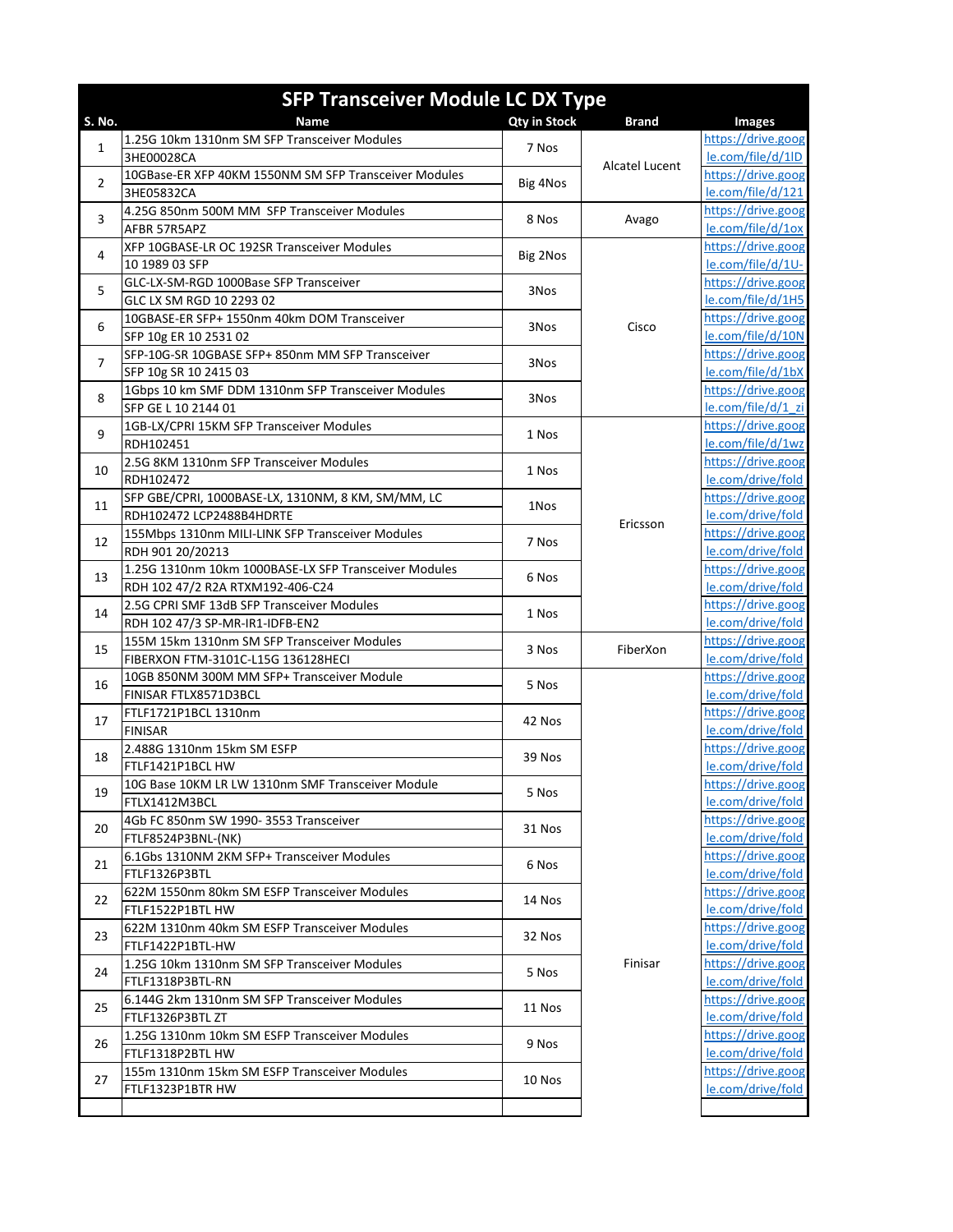| 28 | 6.14G 1310nm 2km SM SFP Transceiver Modules                                                   | 30 Nos |                   | https://drive.goog                      |
|----|-----------------------------------------------------------------------------------------------|--------|-------------------|-----------------------------------------|
|    | FTLF1326P3BTL SG                                                                              |        |                   | le.com/drive/fold                       |
| 29 | 2.67G 1550nm 80km SM SFP Transceiver Modules                                                  | 30 Nos |                   | https://drive.goog                      |
|    | FTLF1621P1BCL                                                                                 |        |                   | le.com/drive/fold                       |
| 30 | 1.25G 850NM 300M MM SFP Transceiver Modules                                                   | 75 Nos |                   | https://drive.goog                      |
|    | FTLF8519P2BNL NA                                                                              |        |                   | le.com/drive/fold                       |
| 31 | 4.25G 850nm 300M MM SFP Transceiver Modules                                                   | 83 Nos |                   | https://drive.goog                      |
|    | FTLF8524P2BNL                                                                                 |        |                   | le.com/drive/fold                       |
| 32 | 1.25G 1310nm 10km SM SFP Transceiver Modules                                                  | 4 Nos  | <b>HP Genuine</b> | https://drive.goog                      |
|    | HP Genuine MXPD 243S                                                                          |        |                   | le.com/drive/fold                       |
| 33 | 6G 1310nm 2km SM Transceiver Modules                                                          | 2 Nos  | Hisense           | https://drive.goog                      |
|    | LTP1362 BH+                                                                                   |        |                   | le.com/drive/fold                       |
| 34 | HP 8G SW B-Series FC SFP+ Transceiver Modules                                                 | 27 Nos | HP                | https://drive.goog                      |
|    | FTLF8528P2BNV H2                                                                              |        |                   | le.com/drive/fold                       |
| 35 | 1.25G 1310nm 10km SM ESFP Transceiver Modules                                                 | 1 Nos  |                   | https://drive.goog                      |
|    | GE LX SM1310 LTD1302 BC+ Transceiver Modules<br>1.25G 1310NM 10KM SM ESFP Transceiver Modules |        |                   | le.com/drive/fold<br>https://drive.goog |
| 36 | RTXM191 400                                                                                   | 39 Nos |                   | le.com/drive/fold                       |
|    | 1.25G 1310nm 10km SM ESFP Transceiver Modules                                                 |        |                   | https://drive.goog                      |
| 37 | <b>MXPD 243S</b>                                                                              | 64 Nos |                   | le.com/drive/fold                       |
|    | 2.5G 1310nm 15km SM ESFP Transceiver Modules                                                  |        |                   | https://drive.goog                      |
| 38 | PT7420 61 2W                                                                                  | 5 Nos  |                   | le.com/drive/fold                       |
|    | 2.5G 1310nm 40KM SM ESFP Transceiver Modules                                                  |        |                   | https://drive.goog                      |
| 39 | PT7720 61 3W                                                                                  | 6 Nos  |                   | le.com/drive/fold                       |
|    | 2.5G 1550NM 80KM SM ESFP Transceiver Modules                                                  |        |                   | https://drive.goog                      |
| 40 | RTXM192 500                                                                                   | 1 Nos  |                   | le.com/drive/fold                       |
|    | 2.5G 1550nm 80km SM ESFP Transceiver Modules                                                  |        |                   | https://drive.goog                      |
| 41 | PT7820 61 3W                                                                                  | 5 Nos  |                   | le.com/drive/fold                       |
|    | 4.25G 850nm 300m MM ESFP Transceiver Modules                                                  |        |                   | https://drive.goog                      |
| 42 | LTD8542 BE+                                                                                   | 6 Nos  |                   | le.com/drive/fold                       |
|    | 6G 850nm 120M MM SFP+ Transceiver Modules                                                     |        |                   | https://drive.goog                      |
| 43 | MTRS 6A11 01                                                                                  | 2 Nos  |                   | le.com/drive/fold                       |
|    | 10G 1310nm 10km SM ESFP+ Transceiver Modules                                                  |        |                   | https://drive.goog                      |
| 44 | MTRS 02X13 G                                                                                  | 27 Nos |                   | le.com/drive/fold                       |
| 45 | 10G 1550nm 40km SM SFP+ Transceiver Modules                                                   | 15 Nos | Huawei            | https://drive.goog                      |
|    | MTRS 1S60 01                                                                                  |        |                   | le.com/drive/fold                       |
| 46 | 155M 1310nm 15km SM ESFP Transceiver Modules                                                  | 52 Nos |                   | https://drive.goog                      |
|    | RTXM139 400                                                                                   |        |                   | le.com/drive/fold                       |
| 47 | 155M 1310nm 15km SM ESFP Transceiver Modules                                                  | 85 Nos |                   | https://drive.goog                      |
|    | LTD1311 BC+                                                                                   |        |                   | le.com/drive/fold                       |
| 48 | 155M 1310NM 40KM SM ESFP Transceiver Modules                                                  | 3 Nos  |                   | https://drive.goog                      |
|    | MXPD 033M                                                                                     |        |                   | le.com/drive/fold                       |
| 49 | 155m 1550nm 80km SM ESFP Transceiver Modules                                                  | 23 Nos |                   | https://drive.goog                      |
|    | PT7620 31 2W                                                                                  |        |                   | le.com/drive/fold                       |
| 50 | 155M CWDM 1511nm 150km SM ESFP Transceiver Modules                                            | 4 Nos  |                   | https://drive.goog                      |
|    | PT7820 31 4W C51 HW+                                                                          |        |                   | le.com/drive/fold                       |
| 51 | 622M 1310nm 15km SM ESFP Transceiver Modules                                                  | 4 Nos  |                   | https://drive.goog                      |
|    | <b>MXPD 123S</b>                                                                              |        |                   | le.com/drive/fold                       |
| 52 | 622m 1310nm 40km SM ESFP Transceiver Modules                                                  | 11 Nos |                   | https://drive.goog                      |
|    | PT7420 41 2W                                                                                  |        |                   | le.com/drive/fold                       |
| 53 | 622M 1310nm 40km SM ESFP Transceiver Modules                                                  | 30 Nos |                   | https://drive.goog                      |
|    | MXPD 123MD                                                                                    |        |                   | le.com/drive/fold                       |
| 54 | 622M 1550NM 80KM SM ESFP Transceiver Modules                                                  | 1 NOs  |                   | https://drive.goog                      |
|    | PT7620 41 2W                                                                                  |        |                   | le.com/drive/fold                       |
| 55 | 10G 1310nm 10km SM XFP Transceiver Modules                                                    | 9 Nos  |                   | https://drive.goog                      |
|    | FTLX1413M3BCL HW                                                                              |        |                   | le.com/drive/fold                       |
| 56 | 10G 1310nm 10km SM XFP Transceiver Modules                                                    | 4 Nos  |                   | https://drive.goog                      |
|    | MTRX 02X13 G                                                                                  |        |                   | le.com/drive/fold                       |
|    |                                                                                               |        |                   |                                         |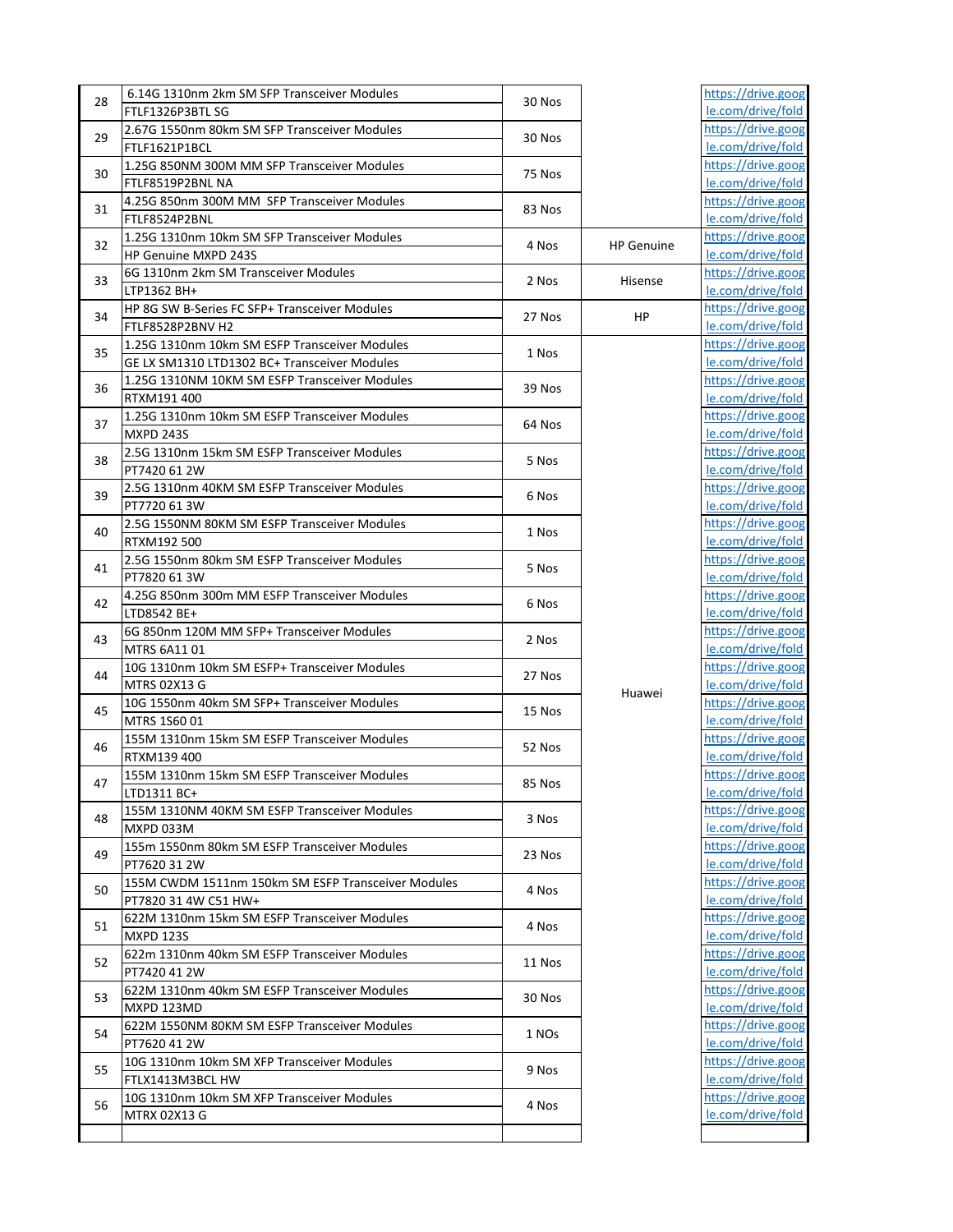| 57 | 10G 1310nm 10km SM XFP Transceiver Modules       | 2 Nos                                 |                     | https://drive.goog |                    |                    |
|----|--------------------------------------------------|---------------------------------------|---------------------|--------------------|--------------------|--------------------|
|    | RTXM 226-408                                     | 3 Nos                                 |                     | le.com/drive/fold  |                    |                    |
| 58 | 10G 1310nm 10km SM XFP Transceiver Modules       |                                       |                     | https://drive.goog |                    |                    |
|    | TRF5016FN GA420                                  |                                       |                     | le.com/drive/fold  |                    |                    |
| 59 | 10G 1550nm 40km SM XFP Transceiver Modules       |                                       |                     | https://drive.goog |                    |                    |
|    | TRF7053FN GA420                                  | 12 Nos                                | <b>Big Huawei</b>   | le.com/drive/fold  |                    |                    |
| 60 | 10G-40km-1550nm-SM-SFP Transceiver Modules       | 74 Nos                                |                     | https://drive.goog |                    |                    |
|    | HXFP8441                                         |                                       |                     | le.com/drive/fold  |                    |                    |
| 61 | 10G-40km-1550nm-SM-XFP Transceiver Modules       | 8 Nos                                 |                     | https://drive.goog |                    |                    |
|    | SSX1T2XP                                         |                                       |                     | le.com/drive/fold  |                    |                    |
| 62 | 10G-80km-1550nm-SM-XFP Transceiver Modules       | 5 Nos                                 |                     | https://drive.goog |                    |                    |
|    | SSX3T2XA                                         |                                       |                     | le.com/drive/fold  |                    |                    |
| 63 | 10G-1310nm-10km-SM-XFP Transceiver Modules       | 10 Nos                                |                     | https://drive.goog |                    |                    |
|    | LTX1305 BC+                                      |                                       |                     | le.com/drive/fold  |                    |                    |
| 64 | 40G-850nm-0.15km-MM-QSFP+ Transceiver Modules    |                                       |                     | https://drive.goog |                    |                    |
|    | LTA8513 PC+ QSFP 40G iSR4                        | 20 Nos                                |                     | le.com/drive/fold  |                    |                    |
|    | 1.25G 850nm 0.5km MM ESFP Transceiver Modules    |                                       |                     | https://drive.goog |                    |                    |
| 65 | PLRXPL VI S24 HW                                 | 36 Nos                                | JDSU                | le.com/drive/fold  |                    |                    |
|    | 1.25G 10km 1310nm SM SFP Transceiver Modules     |                                       |                     | https://drive.goog |                    |                    |
| 66 | RTXM191 404                                      | 2 Nos                                 |                     | le.com/drive/fold  |                    |                    |
|    | 1G 1310nm 10km SM SFP Transceiver Modules        |                                       |                     | https://drive.goog |                    |                    |
| 67 | 3HE00028CAAA01                                   | 6 Nos                                 |                     | le.com/drive/fold  |                    |                    |
|    | 10GE 1310nm 10km SM-LR SFP+ Transceiver Modules  |                                       |                     | https://drive.goog |                    |                    |
| 68 | 3HE04823AAAA01                                   | 7 Nos                                 |                     | le.com/drive/fold  |                    |                    |
|    | 6G 300m 850nm MM SFP+ Transceiver Modules        |                                       |                     | https://drive.goog |                    |                    |
| 69 | RTXM228 610 C39                                  | <b>131 Nos</b>                        |                     | le.com/drive/fold  |                    |                    |
|    | 9.8G 300m 850nm MM SFP Transceiver Modules       |                                       |                     | https://drive.goog |                    |                    |
| 70 | RTXM228 554 C20                                  | 20 Nos                                |                     | le.com/drive/fold  |                    |                    |
|    | 10.5Gb 10km 1310nm FOTB SFP+ Transceiver Modules | 6 Nos                                 |                     | https://drive.goog |                    |                    |
| 71 | RTXM228 402 C40                                  |                                       |                     | le.com/drive/fold  |                    |                    |
| 72 | 1GE 10km 1310nm SFP Transceiver Modules          | 4 Nos                                 |                     |                    | https://drive.goog |                    |
|    | RTXM191 404                                      |                                       |                     |                    | le.com/drive/fold  |                    |
|    | 1GE 10km 1310nm SFP Transceiver Modules          |                                       |                     |                    | Nokia              | https://drive.goog |
| 73 | MXPD 243SI01                                     | 23 Nos                                |                     | le.com/drive/fold  |                    |                    |
|    | 1GE 500m 850nm MM SFP Transceiver Modules        |                                       |                     |                    | https://drive.goog |                    |
| 74 | FTLF8519P3BTL NS                                 | 24 Nos                                |                     |                    | le.com/drive/fold  |                    |
|    | 3G 300m 850nm MM SFP Transceiver Modules         |                                       |                     |                    | https://drive.goog |                    |
| 75 | FTLF8524P3BNL NN                                 | 13 Nos<br>45 Nos<br>137 Nos<br>96 Nos |                     | le.com/drive/fold  |                    |                    |
| 76 | 6.25G 300m 850nm MM SFP Transceiver Modules      |                                       |                     |                    |                    | https://drive.goog |
|    | JSH 62S1DA                                       |                                       |                     | le.com/drive/fold  |                    |                    |
|    | 6.144G 300 850nm MM SFP+ Transceiver Modules     |                                       |                     |                    | https://drive.goog |                    |
| 77 | MTRX 6A11 01 9W                                  |                                       |                     | le.com/drive/fold  |                    |                    |
|    | 6G 300M TDM 850NM SFP+ MM Transceiver Modules    |                                       |                     | https://drive.goog |                    |                    |
| 78 | FTLF8526P3BNL NN                                 |                                       |                     |                    | le.com/drive/fold  |                    |
|    | 10.5G 10km 1310nm MM SFP+ Transceiver Modules    | 6 Nos                                 |                     | https://drive.goog |                    |                    |
| 79 | RTXM228 402 C40                                  |                                       |                     |                    | le.com/drive/fold  |                    |
|    | 6G 2km 1310nm SM SFP Transceiver Modules         | 12 Nos                                |                     |                    | https://drive.goog |                    |
| 80 | RSP60SS1 IT3                                     |                                       | <b>OE Solutions</b> | le.com/drive/fold  |                    |                    |
|    |                                                  |                                       |                     |                    |                    |                    |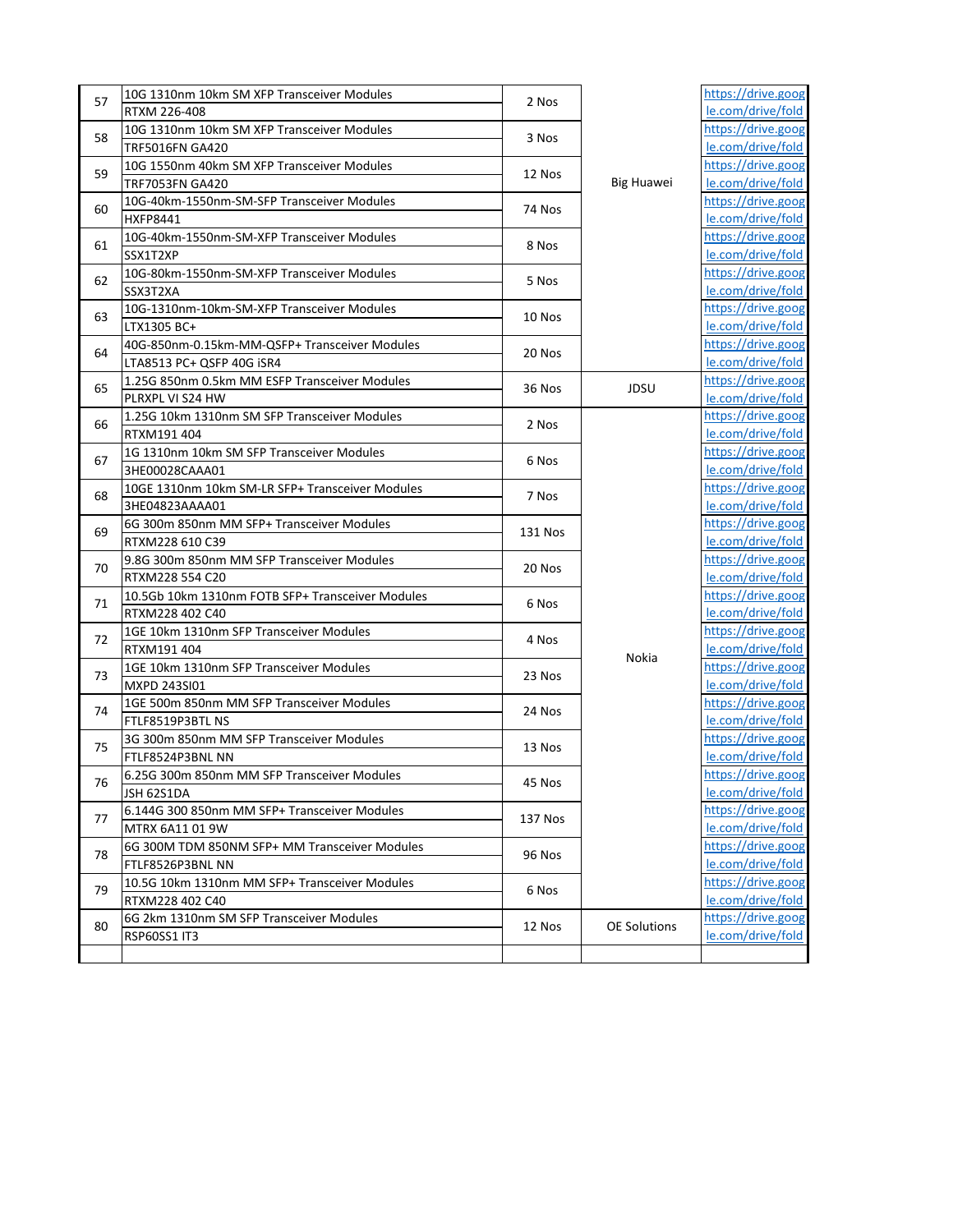| 81  | 100Base Lx10                                                            | 2 Nos                    | Opnext Hitachi    | https://drive.goog                      |                    |                   |
|-----|-------------------------------------------------------------------------|--------------------------|-------------------|-----------------------------------------|--------------------|-------------------|
|     | OPNEXT TRF5426AVLB200                                                   |                          |                   | le.com/drive/fold                       |                    |                   |
| 82  | 10G 1550nm 40km SM XFP Transceiver Modules                              | 2 Nos                    | Opnext            | https://drive.goog                      |                    |                   |
|     | <b>TRF7053FN GA420</b>                                                  |                          |                   | le.com/drive/fold                       |                    |                   |
| 83  | 622M 1310nm 15km SM SFP Transceiver Modules                             | 2 Nos                    | Photon            | https://drive.goog                      |                    |                   |
|     | PT7320 42 1V                                                            |                          |                   | le.com/drive/fold                       |                    |                   |
| 84  | 6G 1310nm 3KM SM SFP+ Transceiver Modules                               | 5 Nos                    | <b>RTXM</b>       | https://drive.goog                      |                    |                   |
|     | RTXM228-601                                                             |                          |                   | le.com/drive/fold                       |                    |                   |
| 85  | 10km 1310nm 1.25G I SM Transceiver Modules                              | 11 Nos                   |                   | https://drive.goog                      |                    |                   |
|     | FTM 3012C SLiG                                                          |                          |                   | le.com/drive/fold                       |                    |                   |
| 86  | 2km 1310nm 2.5G I SM SFP Transceiver Modules                            | 11 Nos                   |                   | https://drive.goog                      |                    |                   |
|     | <b>FTM 3127C SL2iG</b>                                                  |                          |                   | le.com/drive/fold                       |                    |                   |
| 87  | 40km 1550nm 1.25G C SM SFP Transceiver Modules                          | 2 Nos                    |                   | https://drive.goog                      |                    |                   |
|     | FTM 5112C SL50G                                                         |                          |                   | le.com/drive/fold                       |                    |                   |
| 88  | 1.25G 10km 1310nm C SM SFP Transceiver Modules                          | 8 Nos                    | Source            | https://drive.goog                      |                    |                   |
|     | SP GB LX CNFM ZT1                                                       |                          |                   | le.com/drive/fold                       |                    |                   |
| 89  | 1.25G 1310nm FP 10km SM SFP Transceiver Modules                         | 7 Nos                    |                   | https://drive.goog                      |                    |                   |
|     | SP GB LX IDFM SEC                                                       |                          |                   | le.com/drive/fold                       |                    |                   |
| 90  | 2.5G 2km 1310nm I SM SFP Transceiver Modules                            | 2 Nos                    |                   | https://drive.goog                      |                    |                   |
|     | SP MR SR1 IDFB ZT1                                                      |                          |                   | le.com/drive/fold                       |                    |                   |
| 91  | 6.144G 10km 1310nm SM SFP+ Transceiver Modules                          | 18 Nos                   |                   | https://drive.goog                      |                    |                   |
|     | SPP 8F LR IDFP SEC                                                      |                          |                   | le.com/drive/fold                       |                    |                   |
| 92  | 1.25G 850nm 500M MM SFP Transceiver Modules                             | 50 Nos                   | Sumitomo Electric | https://drive.goog                      |                    |                   |
|     | SCP6F86 GL CWH                                                          |                          |                   | le.com/drive/fold                       |                    |                   |
| 93  | 155M 15km 1310nm SM ESFP Transceiver Modules                            | 9 Nos                    |                   | https://drive.goog                      |                    |                   |
|     | RTXM139 400                                                             |                          |                   | le.com/drive/fold                       |                    |                   |
| 94  | 155m 40km 1310nm SM ESFP Transceiver Modules                            | 1 Nos                    |                   | https://drive.goog                      |                    |                   |
|     | RTXM140-DFB-B-D                                                         |                          |                   | le.com/drive/fold                       |                    |                   |
| 95  | 1.25G 1310nm 10km SM ESFP Transceiver Modules                           | 81 Nos                   |                   | https://drive.goog                      |                    |                   |
|     | RTXM191 400                                                             |                          | <b>WTD</b>        | le.com/drive/fold                       |                    |                   |
| 96  | 1.25G 10km 1310nm I SM SFP Transceiver Modules                          | 3 Nos                    |                   | https://drive.goog                      |                    |                   |
|     | RTXM191 407                                                             |                          |                   | le.com/drive/fold                       |                    |                   |
| 97  | 1.25G C 10km 1310nm SM SFP Transceiver Modules                          | 81 Nos                   |                   | https://drive.goog                      |                    |                   |
|     | RTXM191-401                                                             |                          |                   | le.com/drive/fold                       |                    |                   |
| 98  | 2500M 8km 1310nm SM ESFP Transceiver Modules                            | 3 Nos                    |                   | https://drive.goog                      |                    |                   |
|     | RTXM192 404 O24                                                         |                          |                   | le.com/drive/fold<br>https://drive.goog |                    |                   |
| 99  | 10G-I 1.4km 1310nm SM SFP Transceiver Modules                           | 30 Nos                   |                   | le.com/drive/fold                       |                    |                   |
|     | 33030100337 MTRS-1E21-01                                                |                          |                   | https://drive.goog                      |                    |                   |
| 100 | 2.5G I 2km 1310nm SM SFP Transceiver Modules<br>33030100125 RTXM192 404 | 3 Nos                    |                   | le.com/drive/fold                       |                    |                   |
|     | 2.5G I 2km 1310nm SM SFP Transceiver Modules                            |                          |                   | https://drive.goog                      |                    |                   |
| 101 | 33030100125                                                             | 3 Nos                    |                   | le.com/drive/fold                       |                    |                   |
|     | 2.5g I 2km 1310nn SFP SM Transceiver Modules                            |                          |                   | https://drive.goog                      |                    |                   |
| 102 |                                                                         | 5 Nos                    |                   | le.com/drive/fold                       |                    |                   |
|     | 33030100125<br>2.125G-6.144G I 2km 1310nm SM SFP Transceiver Modules    |                          |                   | https://drive.goog                      |                    |                   |
| 103 |                                                                         | 13 Nos                   |                   |                                         |                    |                   |
|     | RTXM228-604                                                             |                          | ZTE               | le.com/drive/fold<br>https://drive.goog |                    |                   |
| 104 | 6G 2km 1310nm SM SFP Transceiver Modules                                | 13 Nos<br>9 Nos<br>2 Nos |                   | le.com/drive/fold                       |                    |                   |
|     | LTP1362 BH+<br>1.25G C 10km 1310nm SM SFP Transceiver Modules           |                          |                   | https://drive.goog                      |                    |                   |
| 105 | 33030100016                                                             |                          |                   | le.com/drive/fold                       |                    |                   |
|     | 1.25G C 10km 1310nm SM SFP Transceiver Modules                          |                          |                   | https://drive.goog                      |                    |                   |
| 106 |                                                                         |                          |                   | le.com/drive/fold                       |                    |                   |
|     | MNC16BA21758<br>1.25G-C 10km 1310nm SM SFP Transceiver Modules          | 9 Nos                    |                   |                                         | https://drive.goog |                   |
| 107 |                                                                         |                          |                   |                                         |                    | le.com/drive/fold |
|     | WXTRPGEAS1E                                                             |                          |                   |                                         |                    |                   |
| 108 | 155M C 15km 1310nm SM SFP Transceiver Modules                           | 8 Nos                    |                   | https://drive.goog<br>le.com/drive/fold |                    |                   |
|     | MXPD 033S 01                                                            |                          |                   |                                         |                    |                   |
|     |                                                                         |                          |                   |                                         |                    |                   |